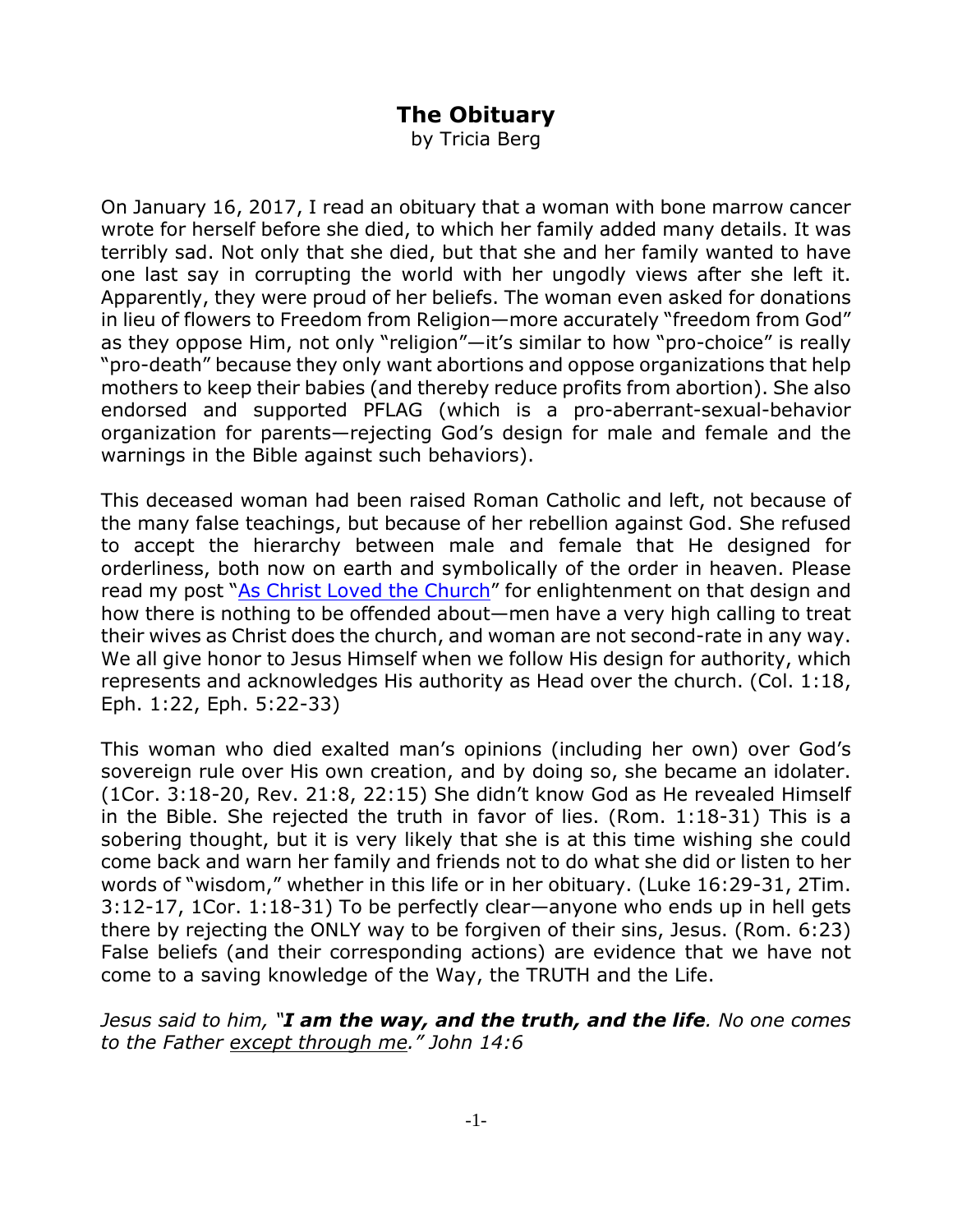My point in writing this article is not to speak ill of the dead, but to steer people away from being influenced by the false teachings she accepted and promoted. If people were hearing a last message from me after I had passed away, here is what I would like them all to know. Some of the best advice we can find in the Bible for this fallen world is in the Book of Ecclesiastes. Why? Because the main message conveyed by Solomon (the wisest man there ever was - 1 Kings 4:29- 34, 2 Chron. 1:11-12) is that all of this passes away and then comes the judgment (also see 1John 2:15-17):

*The end of the matter; all has been heard. Fear God and keep his commandments, for this is the whole duty of man. For God will bring every deed into judgment, with every secret thing, whether good or evil. Ecclesiastes 12:13-14* (also 2Cor. 5:10, 1Pet. 1:13-25)

In America, we're enslaved but we don't know it. (2Pet. 2:19) All of our priorities are wrong. We care WAY too much about appearances and temporary things, giving God leftovers (if any) of our time, money and effort. (1Tim. 6:17-18, Matt. 6:33) I spent the majority of my life going along with the flow. I shudder to think of how many hours I spent watching worthless television or listening to music that did not bring me closer to God. Whatever does not build up tears down, and we can't get that wasted time back. (Prov. 14:1) As the above passage says, that's not what we're here for. We say we don't have enough time to give more of ourselves to God and seek Him first (Matt. 6:33), but really we just don't care enough to make time. (Mark 4:13-20, Rev. 3:14-22) We do plenty of things that don't need to be done—things that won't have any lasting impact, and nothing "bad" will happen if we don't do them.

I squandered a lot of time, money and effort on temporary things that do not bring lasting happiness or store treasure in heaven. (Matt. 6:19-21) In our culture, we have even put family above God, and we think that pleases Him. Our families are gifts from Him. He is pleased that we appreciate them, but ultimately they belong to Him, just like everything else in the whole world. They're not meant to replace Him in our affections. (Matt. 10:37, Matt. 22:37-38, Psa. 24:1, 1Chron. 29:14, Hag. 2:8, Jam. 1:17) We also invest heavily in our bodies and homes, forgetting that we are only visitors here. (1Pet. 2:11, Heb. 11:13) We compare ourselves to others and waste emotion feeling "less than," trying to remedy it with more wasted time, money and effort—but what really matters is on the INSIDE. (1Pet. 3:1-6, Prov. 31:30) Those who belong to God will receive glorified bodies that will never be sick or die. Our permanent home is in heaven. (Phil. 3:20-21, Luke 20:35-36, Col. 3:1-2)

The commandments Solomon referred to in the above-quoted passage were the Ten Commandments. However, in the New Testament (new covenant), we are no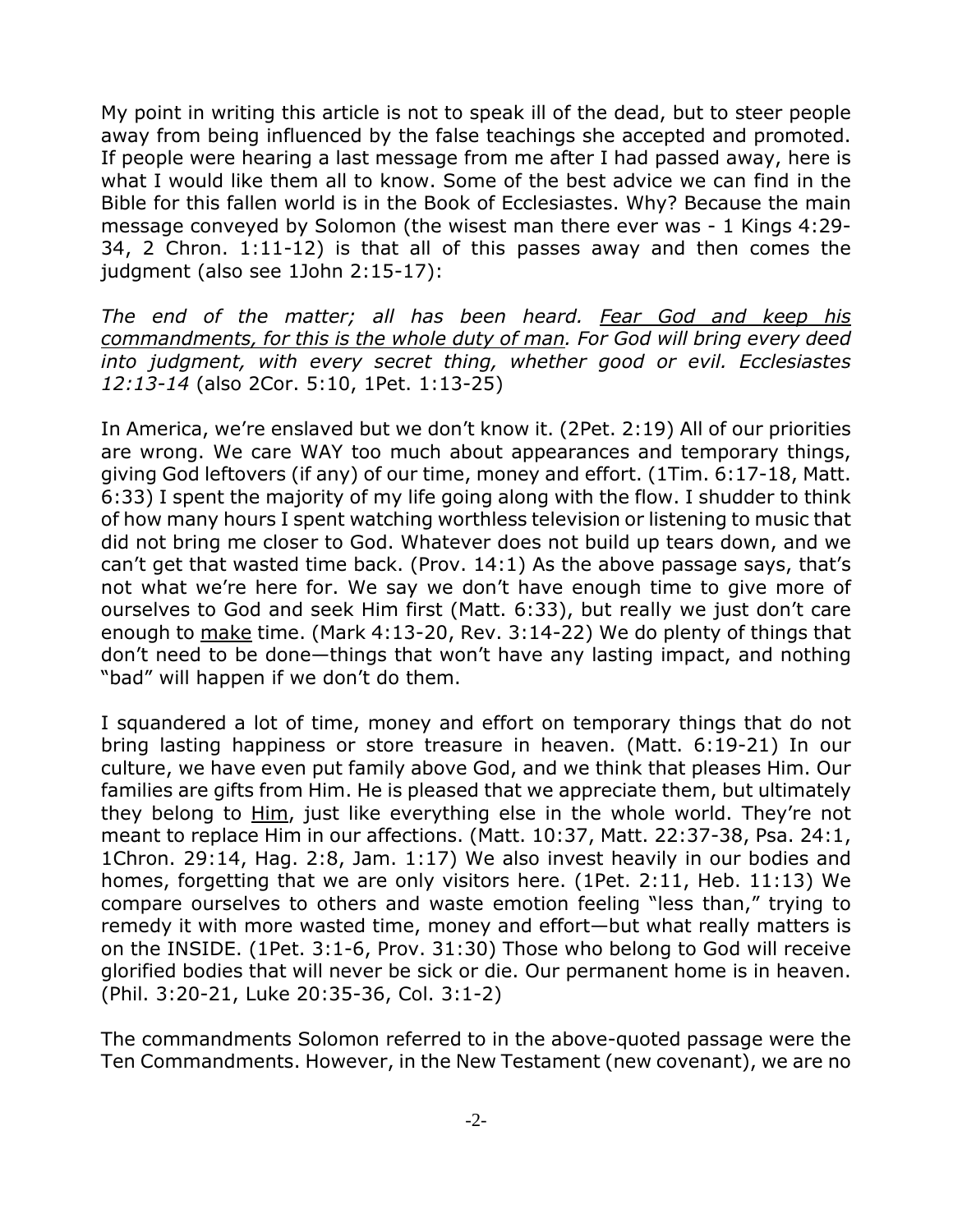longer under the letter of the law, but under the "royal law." (Jam. 2:8, Jam. 2:12, 2Cor. 3:6, Rom. 8:13-14, Gal. 5:25) "Love your neighbor as yourself." (Matt. 7:12, Matt. 22:39) Not one of us is able to keep it perfectly, even with the best of intentions. However, many people today twist the biblical meaning of "love." Let me tell you, God's definition of love NEVER, EVER includes committing acts that He has said are sinful, nor approving of them or causing anyone else to do them. (Matt. 18:7-9, Rom. 1:32)

To contentious people who love to argue: Just stop. You're only trying to justify your behavior, but no one wants to hear you compare your sin to the Old Testament ceremonial laws that are no longer in effect because they were foreshadows and Jesus fulfilled them. Oh, did I just answer your questions about shellfish and textiles? (Col. 2:17, Heb. 8:5-6) But nevertheless, I agree with anyone who says that a lot of hypocrisy has been going on with so-called "Christians" in disobeying many commands themselves, but condemning others for doing the same. (Rom. 2:1, Eph. 5:5-17, 1Pet. 2:11-12, Matt. 7:2-5) Our motive in speaking the truth is LOVE. (Eph. 4:15-32, Jam. 5:19-20, 2Tim. 2:24-26) Remember, we are not earning salvation by obeying-we are showing that we truly have saving faith, and that we love and respect our Savior, to whom we are eternally grateful. (Psa. 50:23)

The commands that are still in effect were specifically reiterated in the New Testament. One that comes up OFTEN is refraining from sexual immorality of all kinds. (Matt. 5:32, Matt. 15:18-20, Matt. 19:9, Mark 7:18-23, Acts 15:19-20, Acts 15:28-29, Acts 21:25, Rom. 13:13, 1Cor. 5, 1Cor. 6:9-20, 2Cor. 12:21, Gal. 5:19-21, Eph. 5:3-12, Col. 3:5-7, 1Thess. 4:2-8, 1Tim. 1:8-11, Heb. 12:15-17, Heb. 13:4, Jude 1:6-8, Rev. 2:14, 2:21, 9:20-21, 21:8, 22:15, 1Cor. 10:8, 2Pet. 2:6-10)

It is one thing to slip, but another to make a regular practice of sin, unconcerned by it. It's not about what we have done, but what we DO after supposedly coming to the saving knowledge of the TRUTH. (2Tim. 2:19-26, 2Pet. 2:20, Heb. 6:4-8) In fact, the word "practice" comes up repeatedly in the Bible's discussion of the fate of unrepentant sinners. (Rom. 1:32, Rom. 2:1-3, 1Cor. 6:9-10, Eph. 4:19, Gal. 5:19-21, 1Thess. 1:9-10, 1John 1:6, 1John 3:4-10, 2Pet. 2:14, Rev. 2:14, Rev. 2:20, Rev. 22:11) The sins of believers are referred to in past tense, where they belong (with the help of the Holy Spirit). (1Cor. 6:11, Eph. 4:17-24, Rom. 6:6, Rom. 6:19-23, Eph. 2:1-3, Gal. 4:8, Eph. 4:22-23, 1Tim. 1:13, 1Pet. 1:14- 16) We are meant to imitate the godly examples given to us. (1Cor. 4:16, Eph. 5:1, Phil. 3:17, Phil. 4:9, 1Thess. 1:6-7, 2Thess. 3:7-9, Gal. 5:22-24, 1Tim. 4:15, Heb. 5:14, Heb. 6:11-12, Heb. 13:7, Jam. 1:27, Jam. 3:16, 2Pet. 1:3-12, 3John 1:11, Rev. 22:11)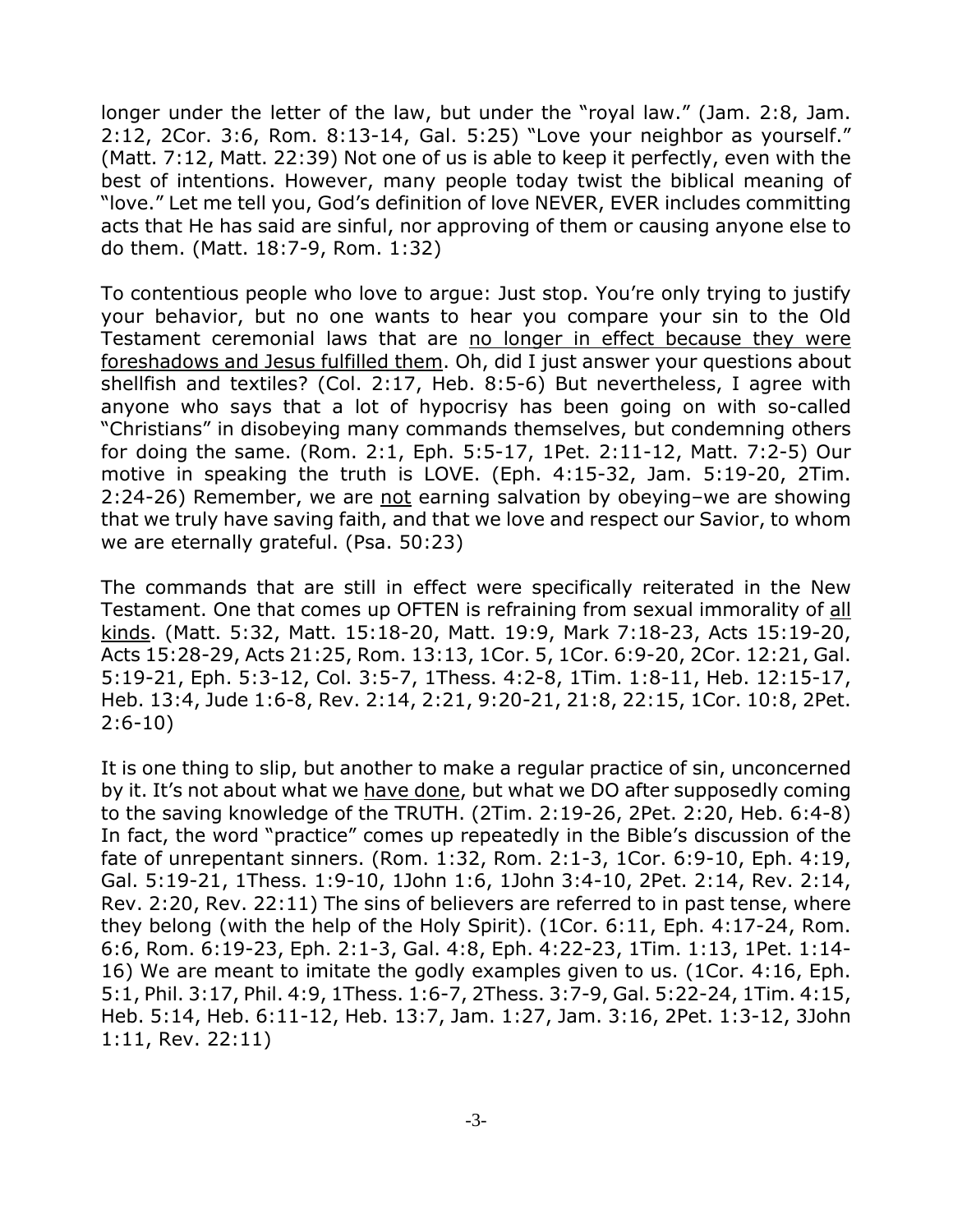But again, all we need to remember to do are the two greatest commands, because by keeping them, the rest will be kept. If we love God first and our neighbor as ourselves, then we will not do anything to displease God on purpose, including causing harm to our neighbor. (Rom. 13:8-14, 1Thess. 4:1-8) Stop taking verses out of context! (Don't cut off "Go and sin no more." John 5:14, John 8:11) Let's not be deceived by listening to people telling us what we like to hear! The door is narrow. (2Tim. 3:1-7, 4:3-4, 1Cor. 6:9-10, 1Cor. 15:33-34, 2Pet. 2:18-22, Matt. 7:13-27, 1John 1:5-10) The bad fish "caught in the net" of the kingdom of God will be thrown OUT. (Matt. 13:47-50, Luke 6:43-49) God will not be mocked by people who pretend to have faith, but show by their actions that they don't even know the first thing about who He is or what He's like. (Gal. 6:7- 8, 1John 2:3-6, 1Thess. 4:5, Heb. 11:6)

There is a sad confusion in these wicked times we live in even among Christians about justification (being declared innocent, "righteous") and sanctification (being made pure, "holy"). Jesus' blood does wash away our sins—both justifying and sanctifying us—but that is the beginning, not the end. When He gives us new life, He redeems and purchases us as His possession. (1Cor. 6:19-20, 2Cor. 5:17, Titus 2:14, 1Pet. 1:17-19, 1Pet. 2:9, Rev. 5:9-10) Why do you think He told parables about how we should live while He is away? (Matt. 25:1-30, Luke 19:11- 27) Why are we told to pursue holiness, to endure and persevere, to do good works and bear fruit? (Heb. 12:14, John 15:1-10, Eph. 2:10, Rom. 2:6-10, Titus 3:8, Gal. 6:9-10) Because it matters, that's why! Some will lose rewards when their worthless works are burned up, but some will find out that they were deceiving themselves about their alleged faith. (1Cor. 3:14-20, Jam. 1:22-25, 2Cor. 13:5, Rom. 8:9, 1Pet. 2:2-3)

Because Jesus set us free, even from the control sin ONCE had over us, we CAN live in a way that pleases Him, IF we love Him. (Rom. 6, Gal. 5:24, John 8:34-36, 2Cor. 5:14-15, 1John 5:3) God's own Spirit inside of us helps us to overcome this evil world IF we are born again and therefore belong to Him. (John 14:18:24, Rom. 8:9-11, 1John 3:6-10, John 7:39, 1John 3:24, 1John 4:13, Phil. 2:12-16, Gal. 5:16-25) Salvation is a free gift and so is the Holy Spirit, who helps us live in a manner worthy of God, who has adopted us as His own dear children. (Eph. 4:1, Col. 1:10, 1Thess. 2:12, Phil. 1:27-28, 1Thess. 4:1, John 1:12-13, 1John 3:1, Rom. 8:15-17, Gal. 4:6-7) Stop making excuses to sin. Stop quenching the Holy Spirit. Be ready for Jesus' return! (1Thess. 5:19-20, Eph. 4:30, Mark 13:32- 36)

God does not delight in punishing anyone, but He will not leave sin unpunished. (Nah. 1:2-3, Psa. 5:4-7) He is righteous, just and holy. The ONLY way to be forgiven is by Jesus' suffering and death on the cross to take our place. Jesus took all of the wrath we deserved upon Himself, but we must believe in order to have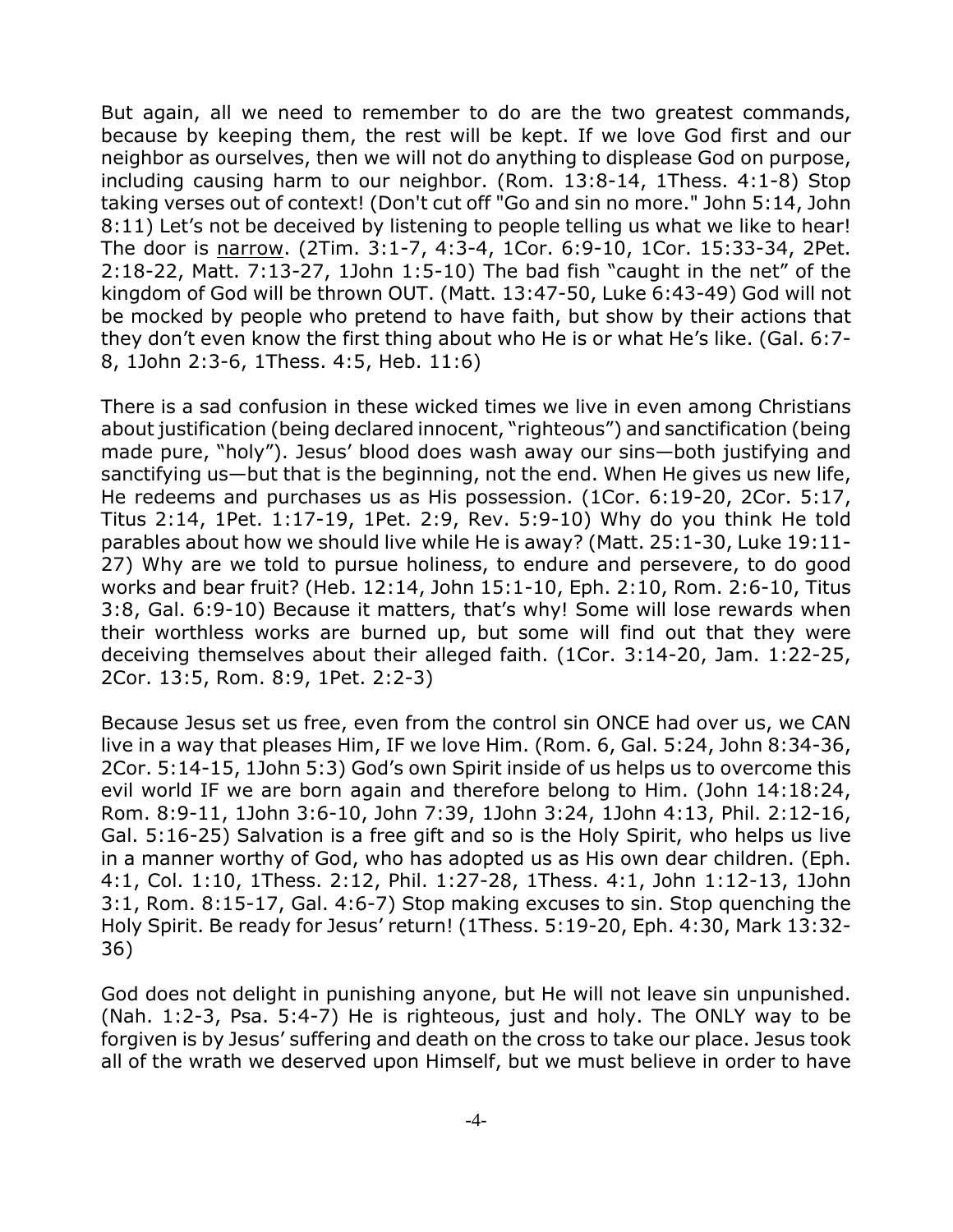it applied to ourselves. (Isa. 52:13-53:12, 2Cor. 5:21, Rom. 10:9-10, John 8:24, 1John 2:23; please also read my article "Beautiful".)

God is keeping detailed, perfect records of all of those times when we had a chance to receive and love the truth but refused. We are condemning ourselves by our rebellious attitudes and actions. (Rev. 20:11-15, Dan. 7:9-10, Rom. 14:11-12, Rom. 2:4-10, 2Cor. 5:9-10, 2Thess. 2:9-12) Hell was prepared for Satan and the other fallen angels, who had free will like us but lived in the visible presence of God. (Matt. 18:10) For them there is no mention in the Bible of any redemption being available. They were not born with the sinful nature as we were—they were each created sinless like Adam and Eve. But unlike Adam and Eve, they were not instructed to be fruitful and multiply (and yet some did - Gen. 6:4, 2Pet. 2:4, Jude 1:6). (Gen. 1:27-28, Luke 20:34-36)

God had mercy on Adam and Eve. Eve was deceived by the serpent and Adam was led astray by Eve. (Gen. 3:12-13) He has mercy on us because we were all born with their fallen nature. We are the crown of His creation, the only ones made in His own image, and He didn't leave us without a Rescuer–His only begotten, beloved Son. (1Cor. 11:7, Rom. 5, Matt. 17:5) If that doesn't fill us with awe that the one and only God, who always has been and always will be, who made everything there is from nothing (Heb. 11:3, Heb. 3:4), would come to earth to live as a man at all, but let alone for the purpose of suffering and dying a horrible death in order to save us ungrateful, unworthy, ignorant and arrogant creatures (Heb. 2:6-18), then I don't know what it would take to impress us. It brings tears to my eyes to even write it.

We WILL suffer the wrath of God and share the same end as Satan and those who follow him IF we reject the priceless, amazing sacrifice of love that has been made on our behalf and offered freely to us. (John 3:16-18, John 3:36, 1John 4:9-10, Rom. 5:7-8, John 10:17-18, Jer. 17:13, Eph. 2:8-10) God knows our very hearts and thoughts. (Heb. 4:12-13, Rev. 2:23, Psa. 139:23-24) We can deceive ourselves, but He can't be fooled. (Gal. 6:7-9, 1Cor. 6:9-10, 1Cor. 15:33-34, 2Cor. 11:3, 2Tim. 3:10-17, Jam. 1:12-16, Jam. 1:22, Jam. 1:26, Matt. 24:24, Mark 13:22-23, Rev. 13:13-14) Jesus is our greatest treasure, and we're to appreciate that and behave accordingly. (1Cor. 2:9-16, 1Pet. 1:6-9, 1Pet. 4:15- 19, Luke 12:33-34)

Let's read the Bible for ourselves. We have an abundance of opportunity in this country to hear and study God's Word if we actually want to. We have no excuse for remaining ignorant and letting false teachers lead us astray. There are many good translations (please stay away from "specialty" versions published by false religions and paraphrases that spin the original meaning to fit their viewpoint). Don't fall for health and wealth preachers and teachers who are making a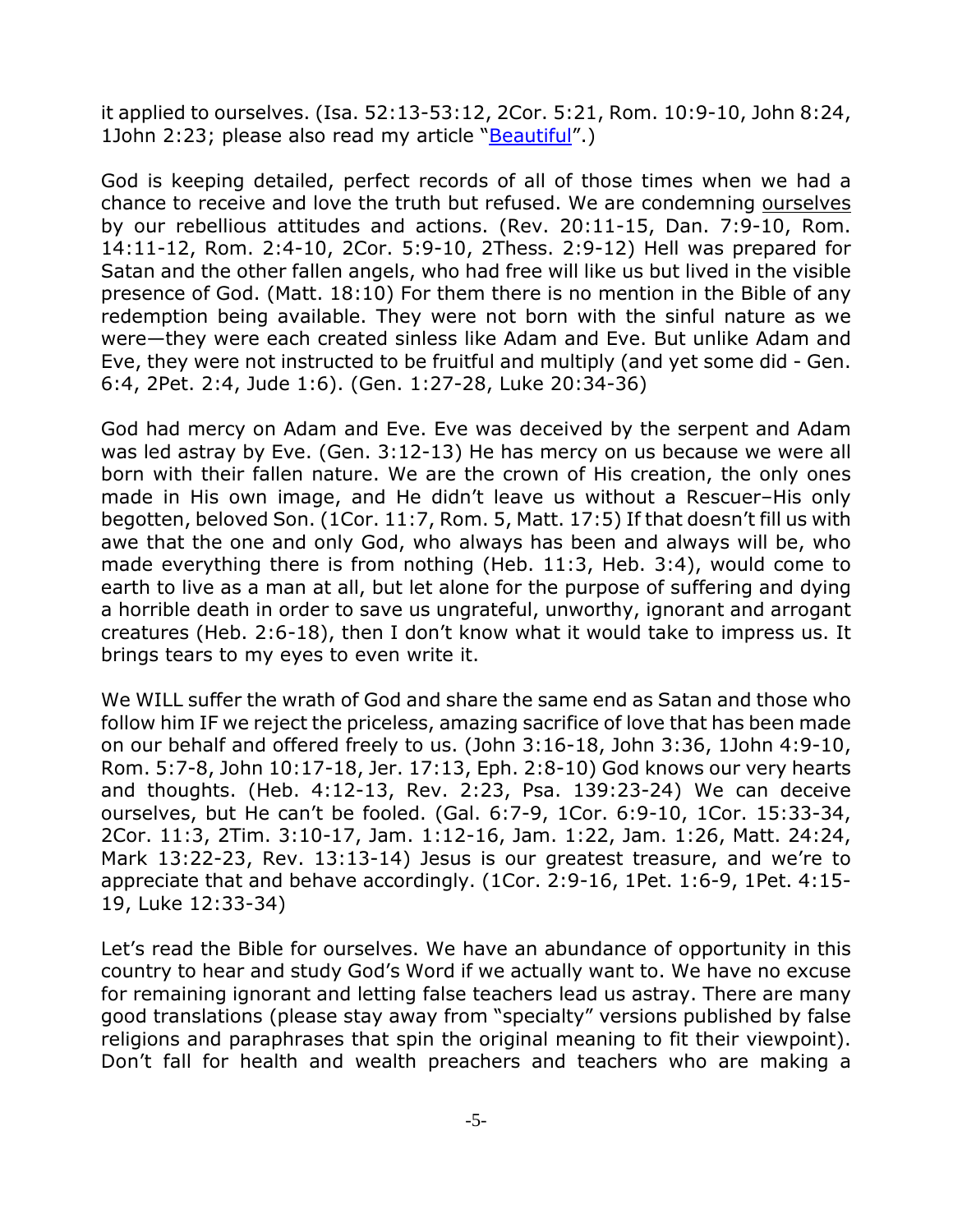shameful profit off of people seeking God by telling them selfish, "feel-good" messages about how God lives only to please His creation. (2Cor. 4:2, 2Pet. 2:3, 14, 1Pet. 5:2, Titus 1:11, Matt. 6:24, 1Tim. 6:10, Heb. 13:5) Stay away from anyone who claims to hear directly from God, wanting to have a following based on their "special" knowledge, which usually doesn't agree with the Bible. (1Cor. 4:6)

How can we love God if we don't even know Him? How can we recognize false teachings if we don't know the truth? We can know Him if we read what He had recorded for us in the Holy Bible. It's that simple. Pray, praise, worship, love, trust, obey. When we truly love Him, our desires will be the same as His. (Psa. 37:4)

*The LORD is righteous in all his ways and kind in all his works. The LORD is near to all who call on him, to all who call on him in truth. He fulfills the desire of those who fear him; he also hears their cry and saves them. The LORD preserves all who love him, but all the wicked he will destroy. Psalm 145:17-20*

As the New Testament repeatedly warns us, our response to this great salvation and hope of what is to come (living in the glorious presence of God for eternity - Rev. 21:3) should be reverent respect (healthy fear) of our God and His mighty power, and LOVE for the way He loves us and saves us from our depraved, lost selves—at the ultimate cost to Himself. (Heb. 2:1-4, 1Pet. 1:14-19, Heb. 12:1-4) If we actually think there is room for deliberate sin on our part after receiving Jesus as Savior AND Lord, then we should question whether that is believing at all or is that another gospel, another Jesus, still blind, slumbering, and enslaved to sin? (John 8:12, Eph. 5:8-17, 1John 1:5-7, 1John 2:11, John 9:41, 2Pet. 1:9, 1Cor. 15:33-34, 1Thess. 5:5-8, Eph. 6:10-12, 2Pet. 2:18-21, Heb. 10:26-39, 2Cor. 11:1-4, Rom. 13:14, 2Cor. 13:5)

Let's not play games with God. The result will not be a "win." All of the pleasure and treasure in the world is rubbish compared to what God has in store for those who love Him. (Phil. 3:8-21, 1Cor. 2:9) Whatever is "gained" by disobedience to God will someday lead to bitter regret. (Psa. 37, Psa. 73) Listen to me and you will not regret it. (2Cor. 7:10) I guaranty it. Put your trust in God because He is able to work everything out for our good and never fails (but we must bear in mind that what seems best to us is not always so in His perfect wisdom). (Rom. 8:28) His ways are higher than our ways and He sees it all from beginning to end. (Isa. 55:8-9) Those who hope in the Lord will never be put to shame. (Rom. 5:3- 5, Rom. 9:33, Rom. 10:8-13) Give your life to God for His good pleasure–serve Him with your whole heart. (1Chron. 28:9) You'll be glad you did.